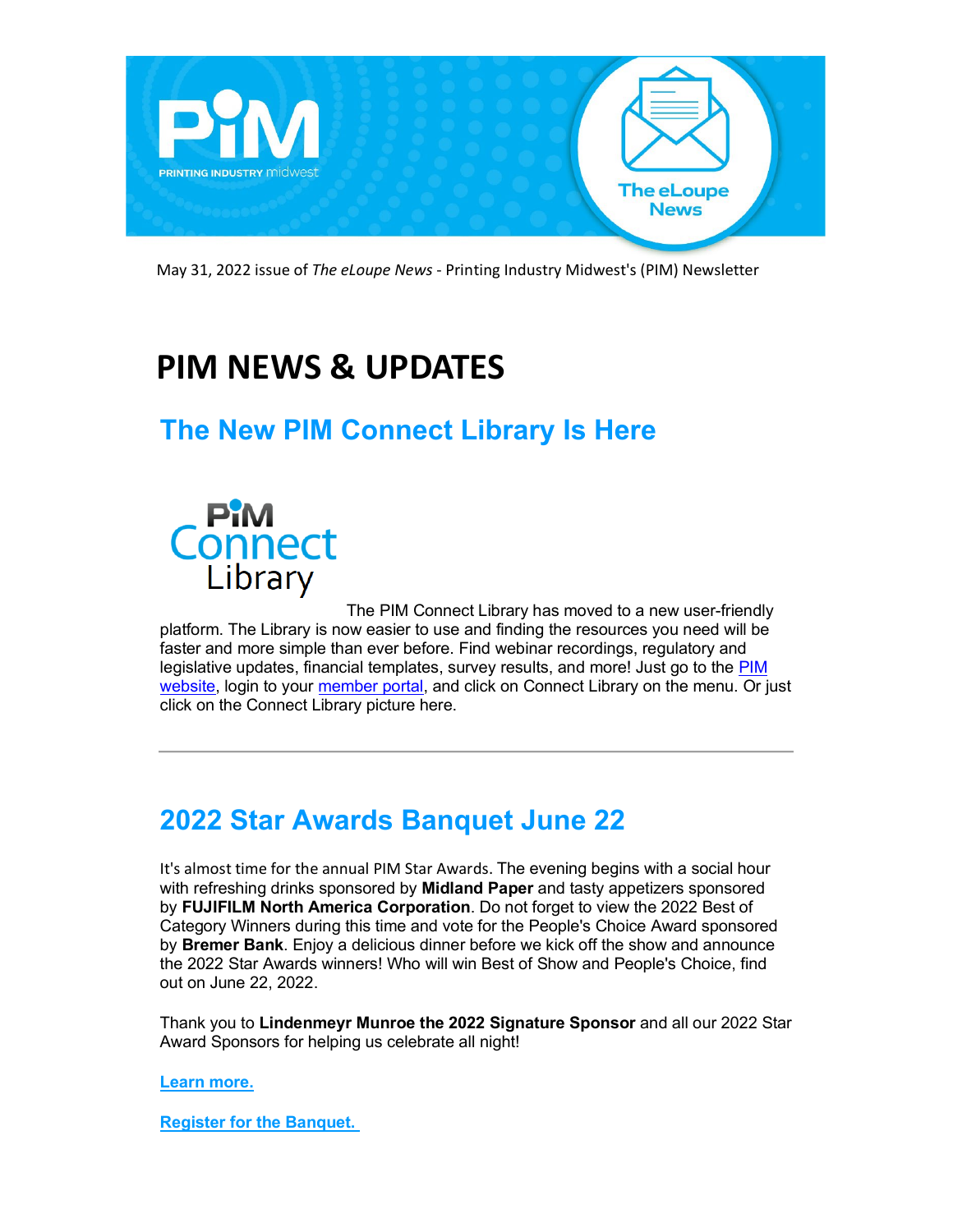### **Mailers Hub News**

#### **In this issue...**

- **PMG Repeats Familiar Themes in NPF Address.** As the story goes, only he can clean up the mess he found.
- **Seeking Equilibrium** *Commentary***.** Attention is needed on the cost side of the ledger, not just the revenue side.
- **PRC Issues Instructions for Proposed CET Changes.** The PRC wants issues resolved before the USPS proceeds.
- And more...

#### **[Download news here.](https://api-internal.weblinkconnect.com/api/Communication/Communication/1596257/click?url=https%3a%2f%2fwww.pimw.org%2fwp-content%2fuploads%2f2022%2f05%2fMHNews149-05232022.pdf&x-tenant=PrintingIndustryMidwestMNASSOC)**



**[Learn more about PIM's Partner](https://api-internal.weblinkconnect.com/api/Communication/Communication/1596257/click?url=https%3a%2f%2fwww.lbcarlson.com%2findustries%2fgraphic-arts-printing%2f&x-tenant=PrintingIndustryMidwestMNASSOC) LB Carlson, click here.**

## **Minnesota Printers Must Comply with New Frontline Worker Pay Law**

#### **Minnesota Print Workers May Receive "Hero Pay"**

On April 29, 2022, Governor Walz signed the Frontline Worker Pay Law. This law allows certain workers to receive a state-funded bonus payment for working during the pandemic. These funds are intended to thank these workers for showing up and providing critical services that allowed Minnesota to continue to function during the COVID-19 emergency.

#### **What Must Print Companies Do?**

#### **Post the Notification**

Printing is a business sector within manufacturing. So, Print Employers must notify workers that they may be eligible for the bonus payment. *Let your employees decide if they are eligible to apply.*

Printers must post and/or provide a paper or electronic copy of the notice to all workers. The notice may be found at **[https://www.dli.mn.gov/sites/default/files/pdf/fwp\\_info\\_sheet.pdf](https://api-internal.weblinkconnect.com/api/Communication/Communication/1596257/click?url=https%3a%2f%2fwww.dli.mn.gov%2fsites%2fdefault%2ffiles%2fpdf%2ffwp_info_sheet.pdf&x-tenant=PrintingIndustryMidwestMNASSOC)**

More information, FAQs and a link to the sign-up can be found at the Minnesota Frontline Worker Pay website: **[http://frontlinepay.mn.gov](https://api-internal.weblinkconnect.com/api/Communication/Communication/1596257/click?url=http%3a%2f%2ffrontlinepay.mn.gov%2f&x-tenant=PrintingIndustryMidwestMNASSOC)**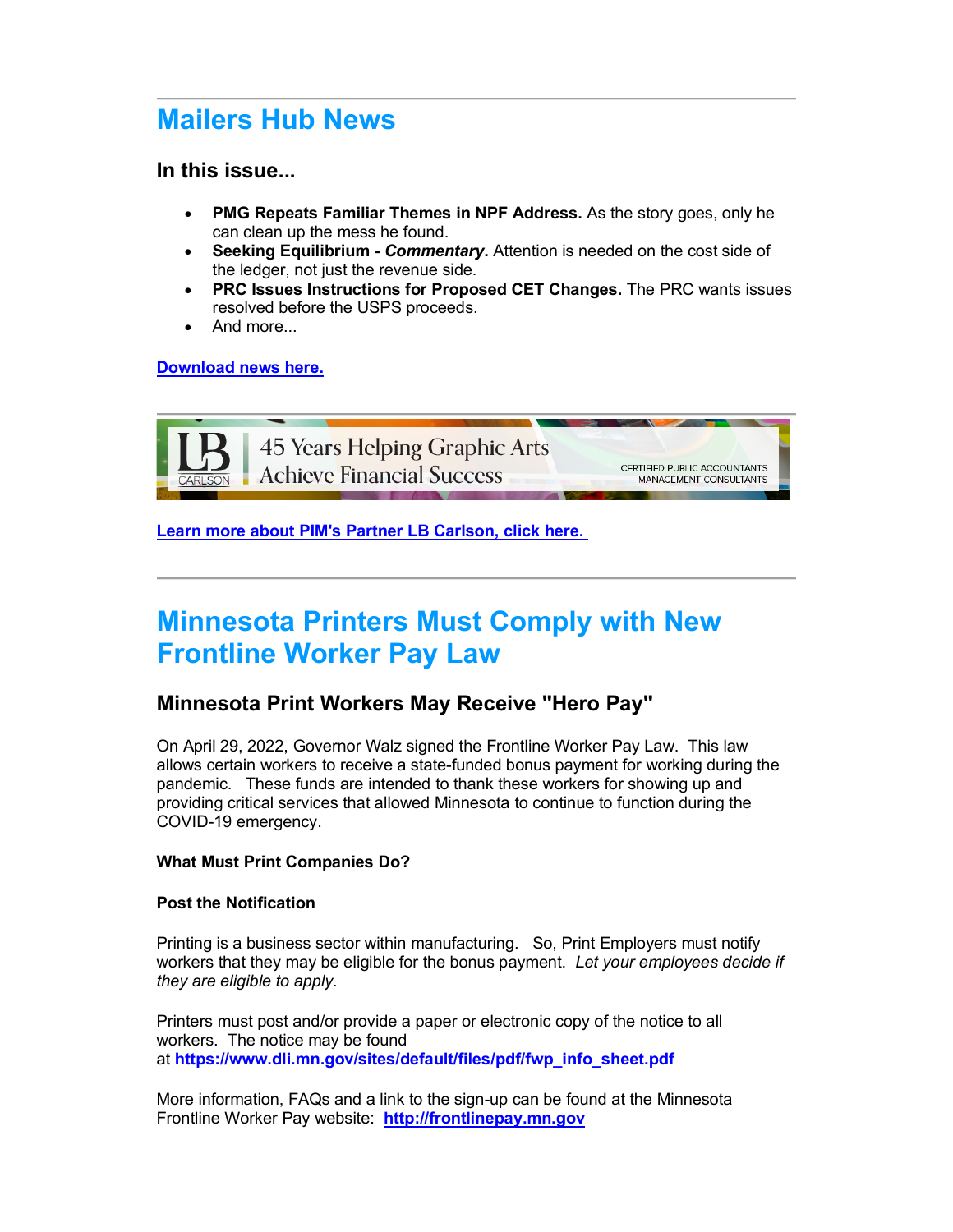If you have questions regarding this, contact Ben Dally [\(bdally@pimw.org,](https://api-internal.weblinkconnect.com/api/Communication/Communication/1596257/click?url=mailto%3abdally%40pimw.org&x-tenant=PrintingIndustryMidwestMNASSOC) 612-400- 6207) or Kris Davis [\(kdavis@pimw.org,](https://api-internal.weblinkconnect.com/api/Communication/Communication/1596257/click?url=mailto%3akdavis%40pimw.org&x-tenant=PrintingIndustryMidwestMNASSOC) 612-400-6208).

**[Read more here.](https://api-internal.weblinkconnect.com/api/Communication/Communication/1596257/click?url=https%3a%2f%2fwww.pimw.org%2fmn-printers-must-post-frontline-worker-pay-information%2f&x-tenant=PrintingIndustryMidwestMNASSOC)**

## **Did you get your 2022 guide yet?**

PIM's **[2022 Print Buyers Guide & Membership Directory](https://api-internal.weblinkconnect.com/api/Communication/Communication/1596257/click?url=https%3a%2f%2fwww.pimw.org%2fmembership%2fabout-membership%2fprint-buyers-guide%2f&x-tenant=PrintingIndustryMidwestMNASSOC)** is a resource for print decision makers across the country. It is designed to showcase our members and assist business professionals in finding printers and print suppliers to help complete projects. Make sure your office has a



copy (or two or three)! If you have not received a copy or would like additional, **[email](https://api-internal.weblinkconnect.com/api/Communication/Communication/1596257/click?url=mailto%3abdally%40pimw.org%3fsubject%3dPlease%2520send%2520a%25202022%2520guide%26body%3dHi%2520Ben%252C%250A%250A%250A&x-tenant=PrintingIndustryMidwestMNASSOC)  [Ben Dally](https://api-internal.weblinkconnect.com/api/Communication/Communication/1596257/click?url=mailto%3abdally%40pimw.org%3fsubject%3dPlease%2520send%2520a%25202022%2520guide%26body%3dHi%2520Ben%252C%250A%250A%250A&x-tenant=PrintingIndustryMidwestMNASSOC)**.

**[Learn More About the Guide.](https://api-internal.weblinkconnect.com/api/Communication/Communication/1596257/click?url=https%3a%2f%2fwww.pimw.org%2fmembership%2fabout-membership%2fprint-buyers-guide%2f&x-tenant=PrintingIndustryMidwestMNASSOC) [View Online Flipbook.](https://api-internal.weblinkconnect.com/api/Communication/Communication/1596257/click?url=https%3a%2f%2fonline.pubhtml5.com%2faity%2fnifp%2findex.html%23p%3d1&x-tenant=PrintingIndustryMidwestMNASSOC)**

## **Two New PIPI Reports on Marketing & Revenue Growth**

Two new PIPI reports have been released. The first is on Marketing Planning, Sales Team Management, & Social Media Usage. The second is titled "Is Your Firm Growing Like Others In The Printing Industry?" Read these reports below or you can find them on the new PIM Connect Library.

**[Marketing Planning.](https://api-internal.weblinkconnect.com/api/Communication/Communication/1596257/click?url=https%3a%2f%2fwww.pimw.org%2fwp-content%2fuploads%2f2022%2f05%2fApr22_PIPI_MarketingPlanSaleMGMTSocMedia-report.pdf&x-tenant=PrintingIndustryMidwestMNASSOC)**

**[Revenue Growth.](https://api-internal.weblinkconnect.com/api/Communication/Communication/1596257/click?url=https%3a%2f%2fwww.pimw.org%2fwp-content%2fuploads%2f2022%2f05%2fApr22_PIPI_RevenueGrowth-report.pdf&x-tenant=PrintingIndustryMidwestMNASSOC)**



Achieve your sustainability goals while maximizing savings and ROI. Talk to our solar experts today.



**[Learn more about PIM's Partner Impact Power Solutions, click here.](https://api-internal.weblinkconnect.com/api/Communication/Communication/1596257/click?url=https%3a%2f%2fips-solar.com%2fprint%2f%3futm_campaign%3d2022industries%26utm_medium%3demail%26utm_source%3dPIM&x-tenant=PrintingIndustryMidwestMNASSOC)**

## **The Sales Vault Weekly Sales Tip**



Are your sales down? Are YOU down? I[n This weeks' sales tip,](https://api-internal.weblinkconnect.com/api/Communication/Communication/1596257/click?url=https%3a%2f%2fsalesvault.pro%2ftip-of-the-week%2f&x-tenant=PrintingIndustryMidwestMNASSOC) Bill answers those questions with questions of his own.

Live Zoom Workshop line-up:

• May 17: Time Management Basics Class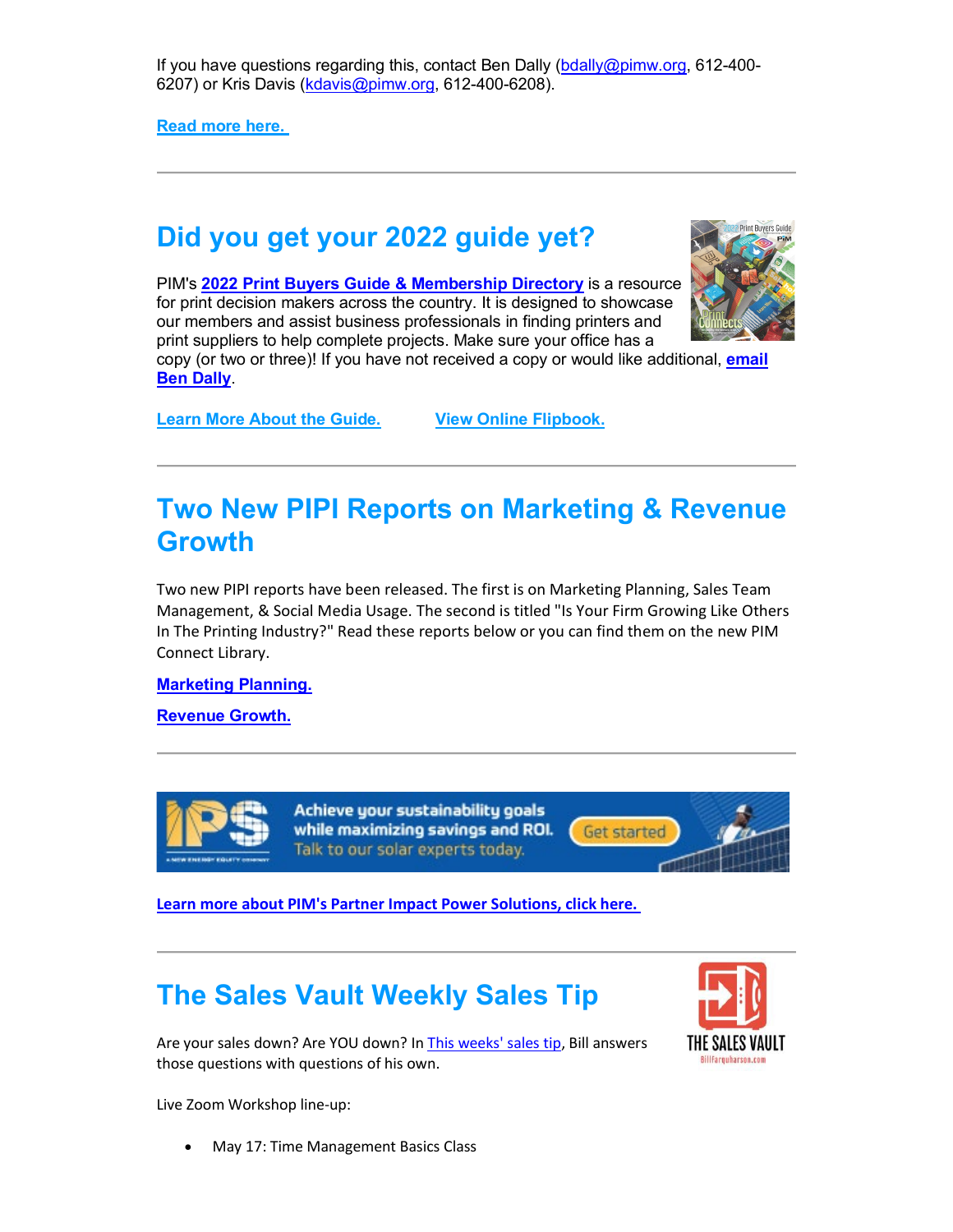- May 19: Sell like Geico
- May 24: LinkedIn: What to Post
- May 26: Getting to the Next Level

**[The Sales Vault](https://api-internal.weblinkconnect.com/api/Communication/Communication/1596257/click?url=https%3a%2f%2fsalesvault.pro%2fproduct%2fpim-insider%2f&x-tenant=PrintingIndustryMidwestMNASSOC)** is a sales program bought to you by Bill Farquharson. One Vault feature is a live weekly workshop. Care to try one out for free? **[Email Bill](https://api-internal.weblinkconnect.com/api/Communication/Communication/1596257/click?url=mailto%3abill%40salesvault.pro&x-tenant=PrintingIndustryMidwestMNASSOC)** and he'll give you access to one workshop or one video replay. **[Click here](https://api-internal.weblinkconnect.com/api/Communication/Communication/1596257/click?url=https%3a%2f%2fsalesvault.pro%2fupcoming-live-workshops%2f&x-tenant=PrintingIndustryMidwestMNASSOC)** to see full list of upcoming events.

### **Minneapolis "Paper & Print Pop-Up" Event**

#### **June 13, 2022 from 5:00 PM to 9:00 PM at Day Block Event Center**

This one-of-a-kind in-person event features an exceptional lineup of the latest printing and finishing techniques, free craft beer, and gourmet pizza, as well as some of the hottest papers and print samples around - which designers can take home by the armful! On had to share their knowledge will be experts from Sappi, Xerox, Nobelus, Sylvamo, Canon, Kurz / H+M, Bolger Printing, and Ecofoil, a 100% recyclable metallized foil board which will make its American debut here.

#### **[More information here.](https://api-internal.weblinkconnect.com/api/Communication/Communication/1596257/click?url=https%3a%2f%2fwww.pimw.org%2fwp-content%2fuploads%2f2022%2f05%2fPaperSpecs-Paper-and-Print-Pop-up-PIM.pdf&x-tenant=PrintingIndustryMidwestMNASSOC)**



**[Learn more about PIM's Partner Federated Insurance, click here.](https://api-internal.weblinkconnect.com/api/Communication/Communication/1596257/click?url=https%3a%2f%2fwww.federatedinsurance.com%2fposts%3f%26cat%3d1450714176472%26sort%3dlatest%26utm_campaign%3d2022-association-ads%26utm_source%3dfederated%26utm_medium%3dweb-ad%26utm_term%3dlife&x-tenant=PrintingIndustryMidwestMNASSOC)**

## **PIM Education Foundation Awards \$13,000 in Scholarships**

#### **The scholarships go to students pursuing print/graphic/media careers in 2022. Congratulations to:**

- **Ally Chan** of Excelsior, MN Freshman (Georgetown University Washington DC) - Ally is the child of an IWCO Direct parent
- **Ari Hytti** of Roseville, MN Junior (University of Wisconsin Stout Menomonie, WI)
- **Jennifer Osufsen** of Aurora, MN Student (Mesabi Range College Eveleth, MN)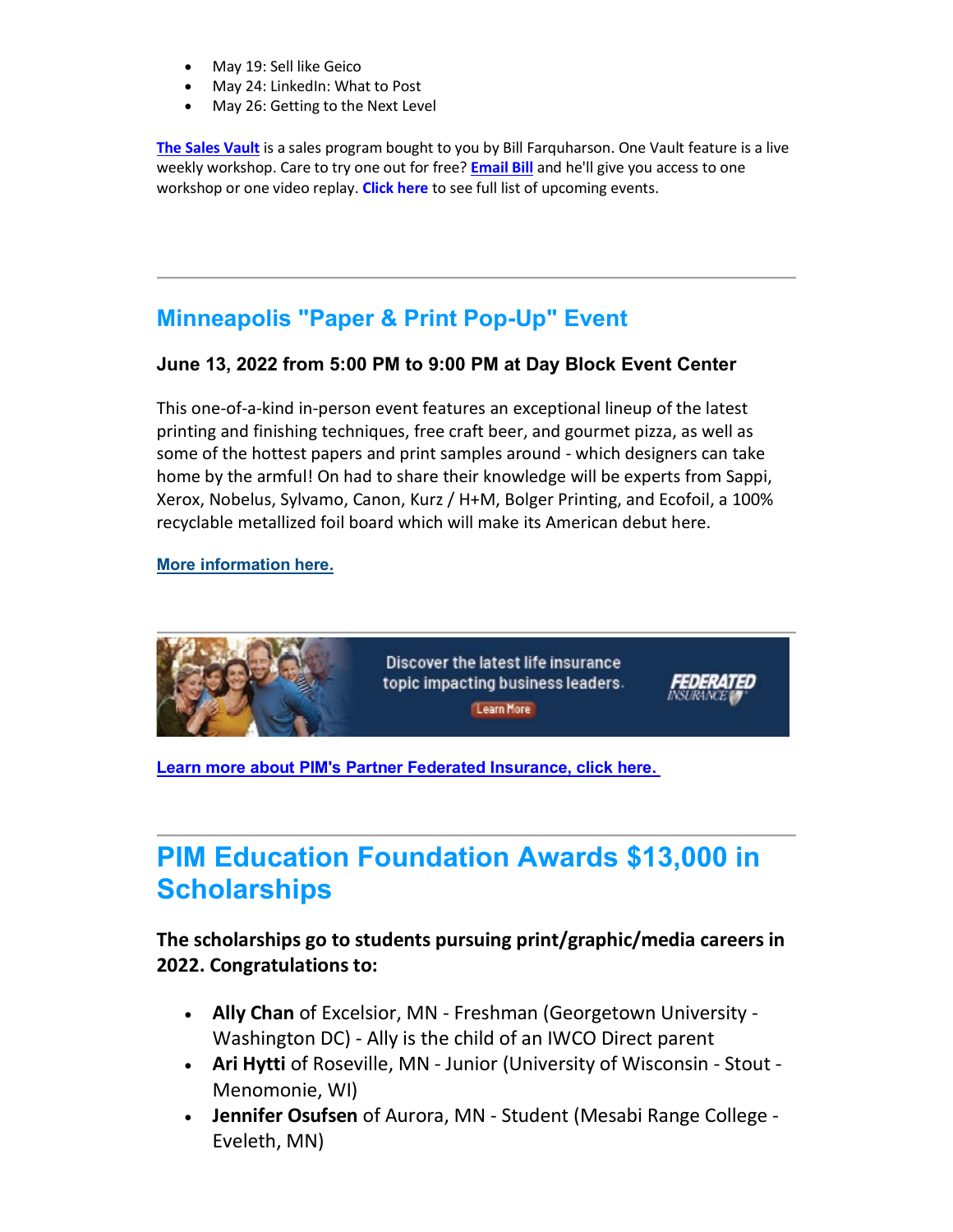• **Alecia Posener** of Iron Mountain, MN - Student (Mesabi Range College - Eveleth, MN)

Tax deductible donations to the PIM Education Foundation, a 501(c)3 corporation, make possible the distribution of scholarships each year to students preparing for a career in the printing industry. For more information on how to donate, contact [Kristin Davis.](https://api-internal.weblinkconnect.com/api/Communication/Communication/1596257/click?url=mailto%3akdavis%40pimw.org%3fsubject%3dScholarship%2520Information&x-tenant=PrintingIndustryMidwestMNASSOC)

### **PIM Workforce Development Opportunities**



PIM Employers can **[select resumes](https://api-internal.weblinkconnect.com/api/Communication/Communication/1596257/click?url=https%3a%2f%2fapi-internal.weblinkconnect.com%2fapi%2fCommunication%2fCommunication%2f1362070%2fclick%3furl%3dhttps%253a%252f%252fwww.pimw.org%252fworkforce-jobs-youth%252fsearch-resumes%252f%26x-tenant%3dPrintingIndustryMidwestMNASSOC&x-tenant=PrintingIndustryMidwestMNASSOC)** to be forwarded to you and can provide information about your **[openings](https://api-internal.weblinkconnect.com/api/Communication/Communication/1596257/click?url=https%3a%2f%2fapi-internal.weblinkconnect.com%2fapi%2fCommunication%2fCommunication%2f1362070%2fclick%3furl%3dhttps%253a%252f%252fwww.pimw.org%252fworkforce-jobs-youth%252fpost-job-opening%252f%26x-tenant%3dPrintingIndustryMidwestMNASSOC&x-tenant=PrintingIndustryMidwestMNASSOC)** so that job seekers can find

you free of charge. If you are looking for a new job, you can also **[review job openings](https://api-internal.weblinkconnect.com/api/Communication/Communication/1596257/click?url=https%3a%2f%2fapi-internal.weblinkconnect.com%2fapi%2fCommunication%2fCommunication%2f1362070%2fclick%3furl%3dhttps%253a%252f%252fwww.pimw.org%252fworkforce-jobs-youth%252fjob-postings%252f%26x-tenant%3dPrintingIndustryMidwestMNASSOC&x-tenant=PrintingIndustryMidwestMNASSOC)** and confidentially **post [your resume](https://api-internal.weblinkconnect.com/api/Communication/Communication/1596257/click?url=https%3a%2f%2fapi-internal.weblinkconnect.com%2fapi%2fCommunication%2fCommunication%2f1362070%2fclick%3furl%3dhttps%253a%252f%252fwww.pimw.org%252fworkforce-jobs-youth%252fonline-resume-submission%252f%26x-tenant%3dPrintingIndustryMidwestMNASSOC&x-tenant=PrintingIndustryMidwestMNASSOC)** for potential employers to download. Review more at **[PIM Employment Referral](https://api-internal.weblinkconnect.com/api/Communication/Communication/1596257/click?url=https%3a%2f%2fapi-internal.weblinkconnect.com%2fapi%2fCommunication%2fCommunication%2f1362070%2fclick%3furl%3dhttp%253a%252f%252fclicks.weblinkinternational.com%252fls%252fclick%253fupn%253d2vLz-2BccvG2sCqUyCoj6YZA94-2B9RuiW1CBKlHxwvNvl-2FKBJVYvwz-2BY58DYJl2TkDNsQTzNjlVsZrkpzlDS33b39R7VVWu-2FdcgZfWMTJlT7gVQZDUHyJsoe9bYhRzrUI9-2BhyK-2FCjRNrdH5-2F03jT6Q11e9zUFcgHLbFYlPGe8xmF37uV0ThSpTRsdgk-2Fel3GyGtuBOTOECaMzxe-2FJ-2Fg-2By0rIelHiMHA7NCteVML6d6Fs1qUEjyDztcWHi0FCMljOpqC7vUS_iddVEhj2EdcZE6AG5ia-2BQuGFdvjKnLzwEg3uf9LuOTa2KCqcxBCIfpZu-2F5IuibRhmrNjiibD0g4ewa7VyIM0M-2BK-2FANHSsaHb8tNBCDtOXeOe8bec-2FGU9fzSChe-2FK9caLxl0sP7TpYlwDIQpCT3S4tBGZ2oPwuwVvbjyMz3olNXm7fePO0EYpD5YYQ6ExKcUxeOF-2B8DrIVpMgQuUuguzoHg-3D-3D%26x-tenant%3dPrintingIndustryMidwestMNASSOC&x-tenant=PrintingIndustryMidwestMNASSOC)**.

### **UPCOMING EVENTS & WEBINARS**

### **June 2022:**

#### **[PIM Quality Mail Preparation Specialist Certification](https://api-internal.weblinkconnect.com/api/Communication/Communication/1596257/click?url=https%3a%2f%2fweb.pimw.org%2fevents%2fPIM-Quality-Mail-Preparation-Specialist-Certification-Program--3275%2fdetails&x-tenant=PrintingIndustryMidwestMNASSOC)**

#### **June 7-8, 2022 from 8:30 AM to 4:30 PM (CST) at PIM's Office, Golden Valley, MN**

*In-Person Workshop–* Upon completion of the course, an exam is given and a passing grade earns the learner an official two-year certification\* from Mailer's Hub and Postal 911 as Certified Mail Preparation Specialists, who are known for their high level of expertise in mailpiece design, proper mail processing, and postal regulations. **[Learn More.](https://api-internal.weblinkconnect.com/api/Communication/Communication/1596257/click?url=https%3a%2f%2fweb.pimw.org%2fevents%2fPIM-Quality-Mail-Preparation-Specialist-Certification-Program--3275%2fdetails&x-tenant=PrintingIndustryMidwestMNASSOC)**

#### **[PIM Workshop – Red Cross CPR-AED-First Aid Certification](https://api-internal.weblinkconnect.com/api/Communication/Communication/1596257/click?url=https%3a%2f%2fweb.pimw.org%2fevents%2fPIM-Workshop-Red-Cross-CPR-AED-First-Aid-Certification-June-3265%2fdetails&x-tenant=PrintingIndustryMidwestMNASSOC)**

#### **June 9, 2022 from 9:30 AM to 1:30 PM (CST) at PIM's Office, Golden Valley, MN**

*In-Person Workshop–* This course teaches your associates basic first aid and life saving skills. Your company should always have trained first responders that know what to do in emergencies and how to protect your workforce. **[Learn More.](https://api-internal.weblinkconnect.com/api/Communication/Communication/1596257/click?url=https%3a%2f%2fweb.pimw.org%2fevents%2fPIM-Workshop-Red-Cross-CPR-AED-First-Aid-Certification-June-3265%2fdetails&x-tenant=PrintingIndustryMidwestMNASSOC)**

#### **[Amplify](https://api-internal.weblinkconnect.com/api/Communication/Communication/1596257/click?url=https%3a%2f%2famplifyprint.org%2f&x-tenant=PrintingIndustryMidwestMNASSOC)**

#### **June 14 to 16, 2022 at the Minneapolis Convention Center, MN**

*In-Person Event –* Amplify brings print finishing and embellishments to the forefront. Showcasing the brands, products, and processes raising the standard for foil and coatings, diecutting, folding and gluing, binding, direct mail, and more. Join us for a comprehensive three-day event and gain the inspiration, knowledge, and network to amplify your business.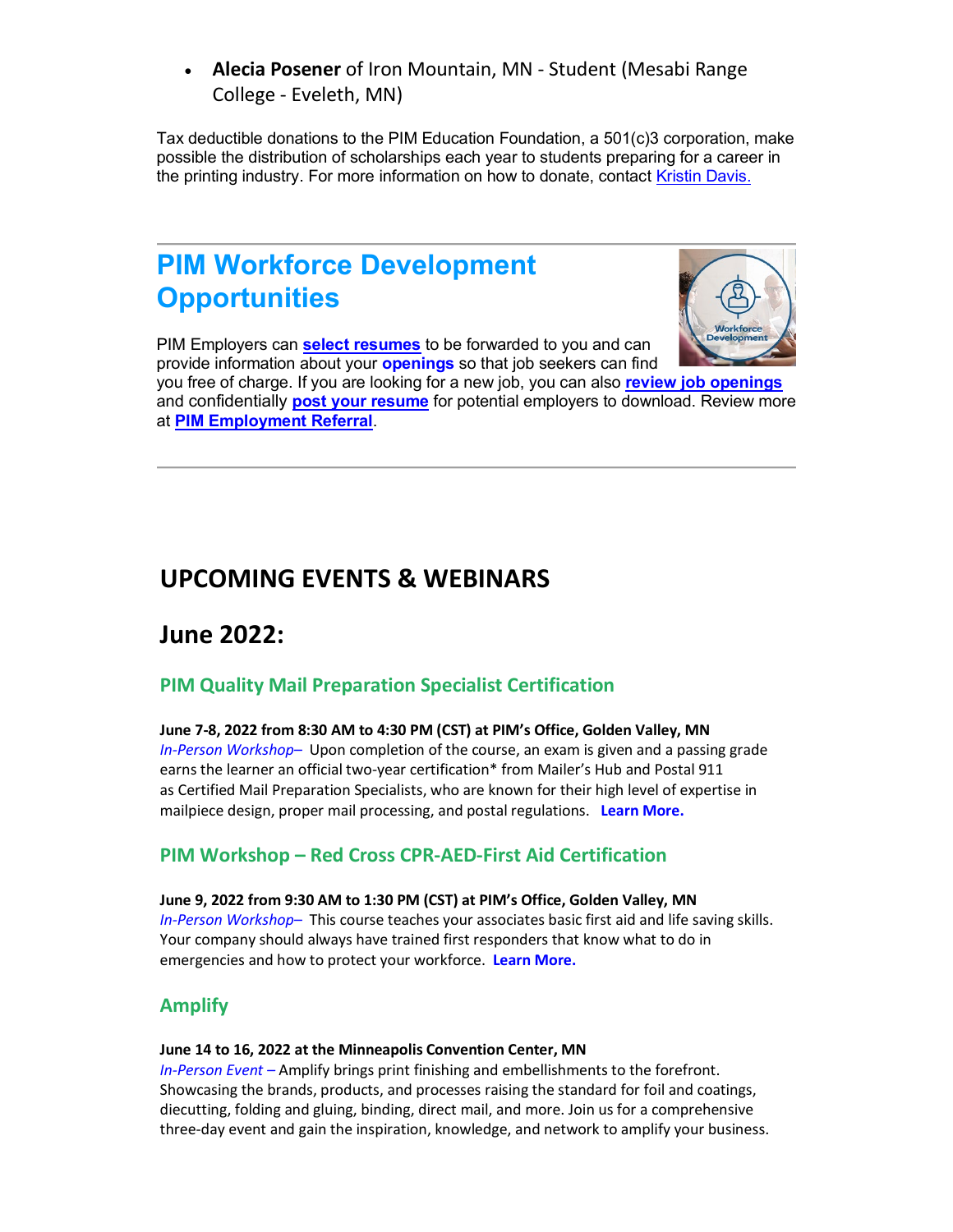PIM Members Attend Exhibit Hall for Free: Use code **PIMVIP** to register for no charge **[Learn More.](https://api-internal.weblinkconnect.com/api/Communication/Communication/1596257/click?url=https%3a%2f%2famplifyprint.org%2f&x-tenant=PrintingIndustryMidwestMNASSOC)**

#### **PIM [2022 Star Awards Banquet](https://api-internal.weblinkconnect.com/api/Communication/Communication/1596257/click?url=https%3a%2f%2fweb.pimw.org%2fevents%2fPIM-2022-Star-Awards-Banquet-3270%2fdetails&x-tenant=PrintingIndustryMidwestMNASSOC)**

#### **June 22, 2022 from 4:30 PM to 9:00 PM (CST) at the Hyatt Regency Minneapolis**

*In-Person Event –* PIM's Star Awards Banquet is held to honor the hard work of you and your staff. Come be recognized and congratulate your peers at PIM's 2022 celebration! Thank you to Lindenmeyr Munroe, the 2022 Signature Sponsor, and all our 2022 Star Award Sponsors! **[Learn More.](https://api-internal.weblinkconnect.com/api/Communication/Communication/1596257/click?url=https%3a%2f%2fweb.pimw.org%2fevents%2fPIM-2022-Star-Awards-Banquet-3270%2fdetails&x-tenant=PrintingIndustryMidwestMNASSOC)**

### **August 2022:**

#### **[66th Annual PIM Minnesota Golf Outing](https://api-internal.weblinkconnect.com/api/Communication/Communication/1596257/click?url=https%3a%2f%2fweb.pimw.org%2fevents%2fPIM-2022-Golf-Outing-Minnesota-66th-Annual--3282%2fdetails&x-tenant=PrintingIndustryMidwestMNASSOC)**

#### **August 4, 2022 from 11:00 AM to 7:00 PM (CST) at Bunker Hills**

*In-Person Event –* Printing Industry Midwest (PIM) would like to invite you to our 2022 Minnesota Golf Outing. On August 4, 2022, come enjoy an afternoon of golfing, networking, & potentially win prizes! Thank you to all our sponsors for their support, providing beverages, games, and prizes throughout the event!

You can now **register yourself or your team**, sign up for **sponsorship opportunities** or both! **Multiple sponsorship opportunities are available when registering.**

We are also accepting raffle prizes or PIM can go shopping for you for a **raffle prizes**. Raffle prize donations benefit PIM's Education Foundation that provides development of job training programs, career fairs, scholarships, and much more for the print industry.

[Learn More.](https://api-internal.weblinkconnect.com/api/Communication/Communication/1596257/click?url=https%3a%2f%2fweb.pimw.org%2fevents%2fPIM-2022-Golf-Outing-Minnesota-66th-Annual--3282%2fdetails&x-tenant=PrintingIndustryMidwestMNASSOC) [Register.](https://api-internal.weblinkconnect.com/api/Communication/Communication/1596257/click?url=https%3a%2f%2fweb.pimw.org%2fatlas%2fevents%2fpim-2022-golf-outing-minnesota-66th-annual-3282%2fregister&x-tenant=PrintingIndustryMidwestMNASSOC)

#### **[3rd Annual Midlands Golf Outing](https://api-internal.weblinkconnect.com/api/Communication/Communication/1596257/click?url=https%3a%2f%2fweb.pimw.org%2fevents%2fPIM-Golf-Outing-2022-Midlands-Third-Annual-3284%2fdetails&x-tenant=PrintingIndustryMidwestMNASSOC)**

#### **August 11, 2022 from 11:00 AM to 6:00 PM (CST) at Tournament Club of Iowa**

*In-Person Event –* Join Printing Industry Midwest (PIM) on August 11, 2022 for an exciting day of golf, prizes, networking and fun at the PIM 2022 Midlands Golf Outing. Thank you to all our sponsors for their support and who will provide beverages and prizes throughout the event!

You can now **register yourself or your team**, sign up for **sponsorship opportunities** or do both!

[Learn More.](https://api-internal.weblinkconnect.com/api/Communication/Communication/1596257/click?url=https%3a%2f%2fweb.pimw.org%2fevents%2fPIM-Golf-Outing-2022-Midlands-Third-Annual-3284%2fdetails&x-tenant=PrintingIndustryMidwestMNASSOC) [Register.](https://api-internal.weblinkconnect.com/api/Communication/Communication/1596257/click?url=https%3a%2f%2fweb.pimw.org%2fatlas%2fevents%2fpim-golf-outing-2022-midlands-third-annual-3284%2fregister&x-tenant=PrintingIndustryMidwestMNASSOC)

#### **[America's Print Show](https://api-internal.weblinkconnect.com/api/Communication/Communication/1596257/click?url=https%3a%2f%2fweb.pimw.org%2fevents%2fPIM-Golf-Outing-2022-Midlands-Third-Annual-3284%2fdetails&x-tenant=PrintingIndustryMidwestMNASSOC)**

#### **August 17-19, 2022 in Columbus, Ohio at The Greater Columbus Convention Center**

*In-Person Event –* Network like never before - Labor shortages and supply chain slowdowns will continue in 2022. At Americas Print Show, you'll create and nurture relationships that will see you through the challenges. APS22 brings together decision makers and industry leaders from across Canada, the U.S., and Central America. You need to be where you could meet your next Peer, Mentor, Customer, Employer, Employee, Supplier, Vendor, or Client. It's all about the people.